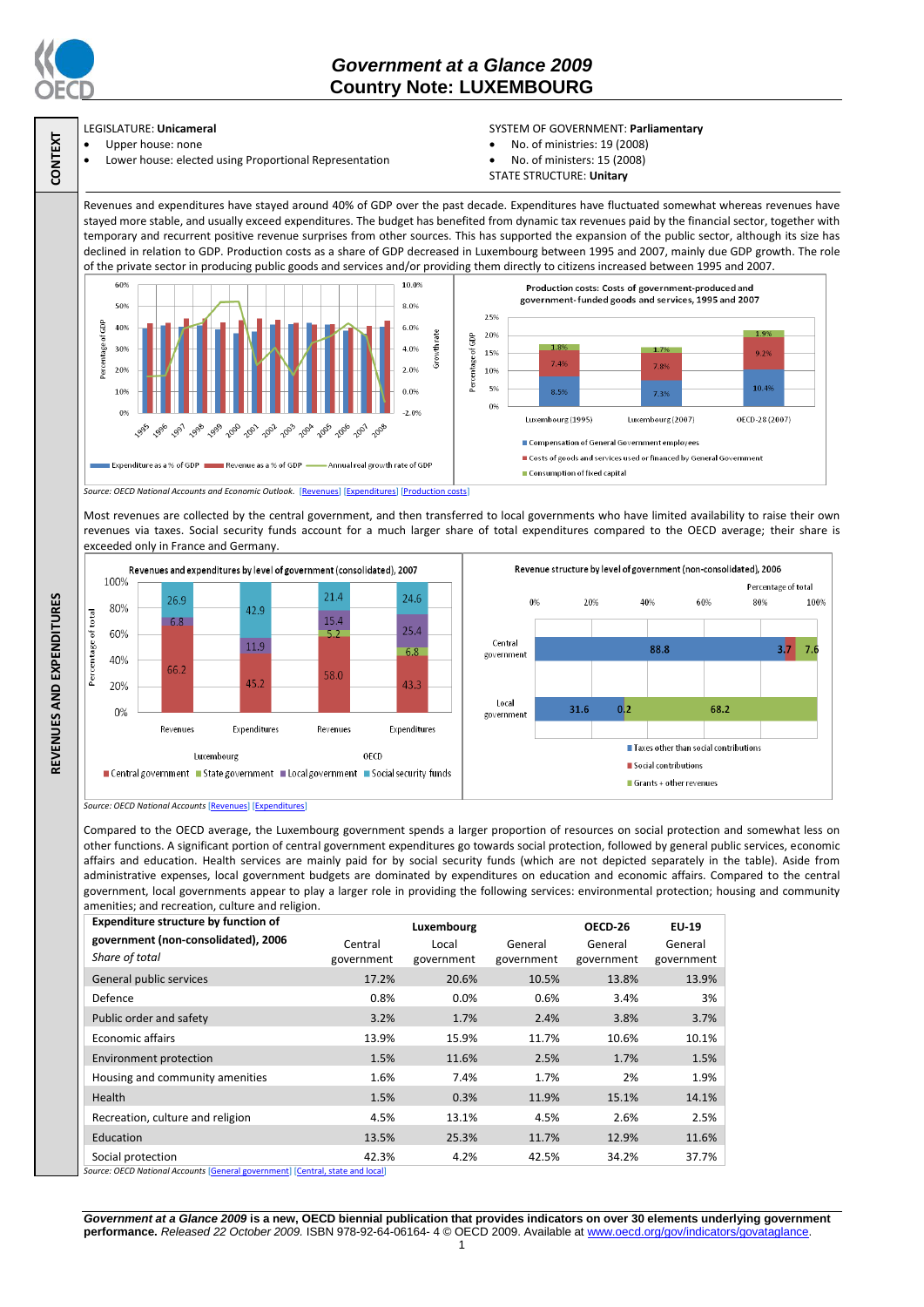

## *Government at a Glance 2009*  **Country Note: LUXEMBOURG**



An ageing workforce is an issue for the Luxembourg central government, with almost one-quarter of their workforce retiring in the next 15 years compared to 19% of the total labour force. However, an ageing government work force is not as large a problem in Luxembourg as it is in other OECD countries.

*Source: OECD Strategic HRM Survey and Labour Force Survey* [\[Female participation\]](http://dx.doi.org/10.1787/723642841533) [\[Ageing\]](http://dx.doi.org/10.1787/723656070327)

Luxembourg's central government operates a career-based recruitment system, with higher level positions relatively closed to external applicants. The central government does not use performance-related pay, and the central HRM authority delegates relatively little decision making over HRM practices to line departments. The central government is characterised by a cadre of senior civil servants that are managed separately.

*Source: OECD Strategic HRM Survey*  [\[Delegation\]](http://dx.doi.org/10.1787/723663744332) [\[Recruitment\]](http://dx.doi.org/10.1787/723668744361) [Perform

More than many other OECD countries, Luxembourg has integrated a medium-term perspective into the budget process. The annual budget contains multi-year expenditure estimates at the line-item level which cover 4 years, and presents aggregate expenditure targets/ceilings. While performance information is collected, it is used mostly for programme management and is not presented to the Legislature or made publicly available. The budget process remains driven by a process of line-item discussion and input-based principles, with a strong focus on the allocation of resources among spending ministries. The executive has a similar level of flexibility to adjust budgeted funds as in other OECD countries, with most actions requiring prior approval.

*Source: OECD International Budget Practices and Procedures Database.* [\[Medium-term\]](http://dx.doi.org/10.1787/723856770865) [\[Performance budgeting\]](http://dx.doi.org/10.1787/723863437686) [\[Executive flexibility\]](http://dx.doi.org/10.1787/723876713213) OECD Journal on Budgeting[: www.oecd.org/gov/budget/journal](http://www.oecd.org/gov/budget/journal)

Overall, Luxembourg exhibits a high-degree of e-government readiness characterised by extensive broadband penetration. Citizens' and businesses' use of e-government services remains high when compared to other OECD countries, in part due to easy access to the Internet.

*Source: United Nations E-Government Readiness Knowledge Base, Eurostat.* [\[Readiness\]](http://dx.doi.org/10.1787/724248078408) [\[Uptake\]](http://dx.doi.org/10.1787/724264662272)

**[\[OECD E-Government Publications\]](http://www.oecd.org/document/40/0,3343,en_2649_34129_41342248_1_1_1_1,00.html)** 

Luxembourg stands out as one of two OECD countries to not require central government decision makers to disclose any potential conflicts of interest.

*Source: OECD Survey on Integrity* [\[Disclosures\]](http://dx.doi.org/10.1787/724123642681)

*Government at a Glance 2009* **is a new, OECD biennial publication that provides indicators on over 30 elements underlying government performance.** *Released 22 October 2009.* ISBN 978-92-64-06164- 4 © OECD 2009. Available at www.oecd.org/gov/indicators/govataglance.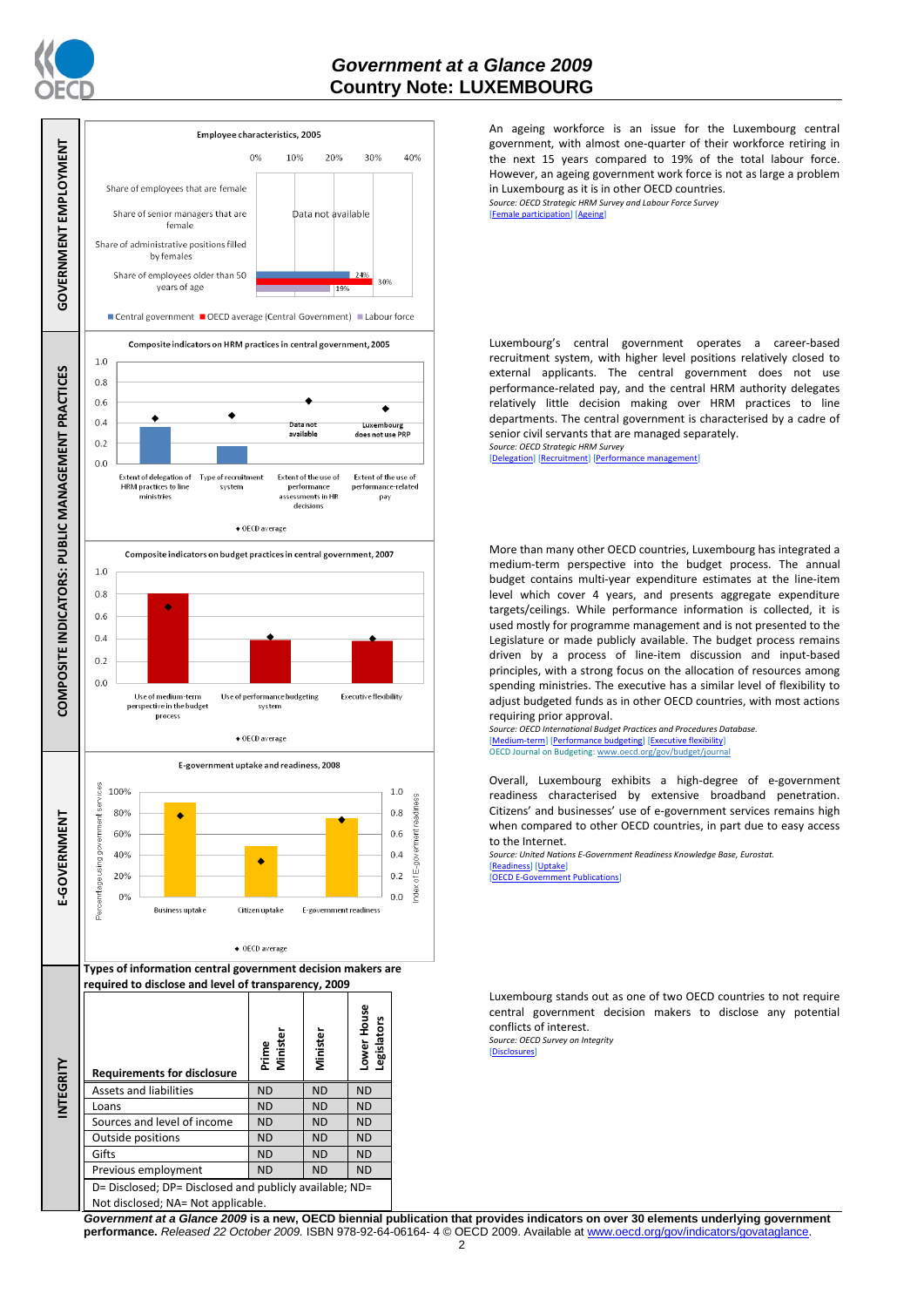

REGULATORY MANAGEMENT **REGULATORY MANAGEMENT**

**Requirements for Regulatory Impact Analysis (RIA) processes used by central governments**

|                                                                  | 2005   | 2008   |  |
|------------------------------------------------------------------|--------|--------|--|
| Quality reviewed by body external<br>to Ministry preparing rules | No     | Yes    |  |
| Required for draft primary laws                                  | Always | Always |  |
| Required for draft subordinate<br>regulations                    | Always | Always |  |
| Required to quantify costs                                       | Always | Always |  |
| Required to quantify benefits                                    | No     | No     |  |
| Required to publicly release results                             | No     | No     |  |

**Extent of programs for reducing administrative burdens at the central level of government**

|                               | 1998 | 2005 | 2008 |
|-------------------------------|------|------|------|
| Explicit programme exists     | N/A  | Yes  | Yes  |
| Includes quantitative targets | N/A  | No   | No   |

The 2005 and 2008 surveys of Indicators of Systems of Regulatory Management examined the extent of governance practices designed to improve the quality of regulation in OECD countries. Among the most important practices are: the use of regulatory impact analysis (RIA) to assess the cost and benefits of new regulation and the institutional oversight of the quality of regulations; and the design of programs to reduce the costs of administrative activities on business and citizens.

*Ex ante* impact assessment was made a requirement in 1998 for all draft primary and secondary regulations. The assessments focus on the administrative burdens imposed on citizens and businesses. A programme and action plan for the reduction of administrative burdens on businesses was launched in 2007, and is managed by the Committee for Administrative Simplification. Since then, a reduction target of 15% by 2012 has been set for priority areas to be selected. The government has also decided to perform a partial measurement of administrative burdens on businesses.

*Source: OECD Survey on Regulatory Management.*

[\[RIA\]](http://dx.doi.org/10.1787/724045144354) [\[Administrative simplification\]](http://dx.doi.org/10.1787/724058851054) Regulatory Management Indicators[: www.oecd.org/regreform/indicators](http://www.oecd.org/regreform/indicators)

EU 15 reviews on Regulatory Reform[: www.oecd.org/gov/regref/eu15](http://www.oecd.org/gov/regref/eu15)<br>Background reports on Regulatory Reform[: www.oecd.org/regreform/backgroundreports](http://www.oecd.org/regreform/backgroundreports)